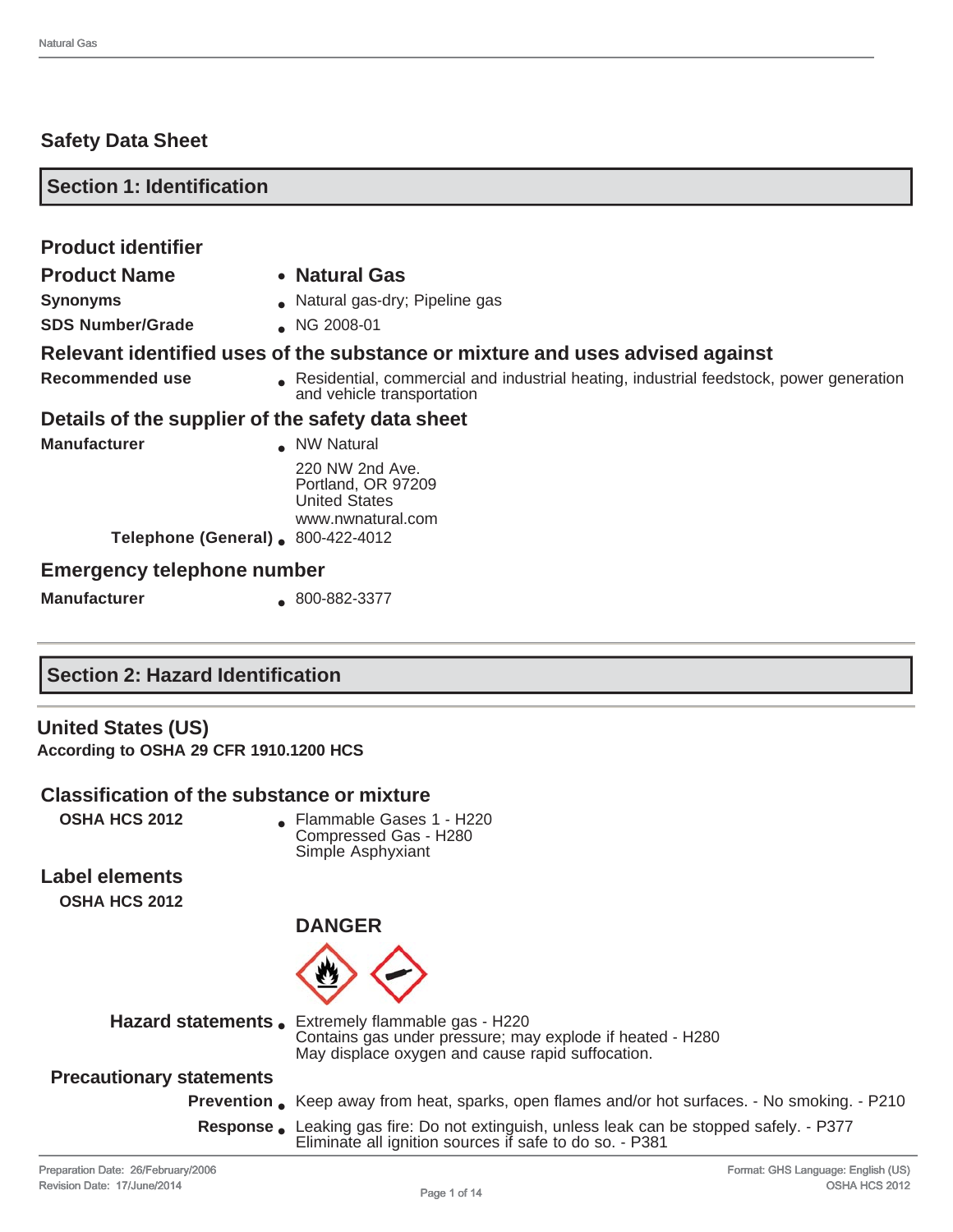**Storage/Disposal** ● Protect from sunlight. Store in a well-ventilated place. - P410+P403

# **Other hazards**

**OSHA HCS 2012** • Under United States Regulations (29 CFR 1910.1200 - Hazard Communication Standard), this product is considered hazardous.

# **Section 3 - Composition/Information on Ingredients**

## **Substances**

● Material does not meet the criteria of a substance.

### **Mixtures**

|                              |                    |               | <b>Composition</b>                            |                                          |
|------------------------------|--------------------|---------------|-----------------------------------------------|------------------------------------------|
| <b>Chemical Name</b>         | <b>Identifiers</b> | $\frac{0}{0}$ | <b>LD50/LC50</b>                              | <b>Classifications According to</b>      |
|                              |                    |               |                                               | <b>Regulation/Directive</b>              |
| Methane                      | CAS:74-82-8        | 93.5%         | <b>NDA</b>                                    | OSHA HCS 2012: Flam. Gas 1; Press. Gas - |
|                              |                    |               |                                               | Comp; Simp. Asphyx                       |
| Ethane                       | CAS:74-84-0        | 3.8%          | <b>NDA</b>                                    | OSHA HCS 2012: Flam. Gas 1; Press. Gas - |
|                              |                    |               |                                               | Comp., Simp. Asphyx.                     |
| Nitrogen                     | CAS:7727-          | 1.2%          | <b>NDA</b>                                    | OSHA HCS 2012: Press. Gas - Comp.; Simp. |
| $37-9$                       |                    |               |                                               | Asphyx.                                  |
| Propane                      | CAS:74-98-6        | 1%            | <b>NDA</b>                                    | OSHA HCS 2012: Flam. Gas 1; Press. Gas - |
|                              |                    |               |                                               | Comp., Simp. Asphyx.                     |
| Carbon dioxide               | CAS: 124-38-       | 0.3%          | Inhalation-Rat LC50 . 470000 ppm              | OSHA HCS 2012: Press. Gas - Comp.; Simp. |
| 9                            |                    |               | 30 Minute(s)                                  | Asphyx.                                  |
| Isobutane                    | CAS:75-28-5        | 0.1%          | Inhalation-Rat LC50 . 658000                  | OSHA HCS 2012: Flam. Gas 1; Press Gas -  |
|                              |                    |               | $mq/m3$ 4 Hour(s)                             | Comp.; Simp. Asphyx.                     |
| <b>Butane</b>                | CAS: 106-97-       | 0.1%          | Inhalation-Rat LC50 . 658 g/m <sup>3</sup> 4  | OSHA HCS 2012: Flam. Gas 1; Press Gas -  |
| 8                            |                    |               | Hour(s)                                       | Comp.; Simp. Asphyx.                     |
|                              | CAS: 109-66-       | $< 0.1\%$     | Inhalation-Rat LC50 . 364 g/m <sup>3</sup> 4  |                                          |
| Pentane<br>$\Omega$          |                    |               | Hour(s)                                       | <b>OSHA HCS 2012:</b> Exposure limit(s)  |
| Hexane                       | CAS:110-54-        | $< 0.1\%$     | Inhalation-Rat LC50 . 627000                  |                                          |
| 3                            |                    |               | mg/m <sup>3</sup> 3 Minute(s)                 | <b>OSHA HCS 2012:</b> Exposure limit(s)  |
| 2-Methylbutane (In           |                    |               | Inhalation-Rat LC50 . 280000                  |                                          |
| Liquid form)                 | CAS:78-78-4        | $< 0.1\%$     | $mg/m3$ 4 Hour(s)                             | OSHA HCS 2012: Exposure limit(s)         |
|                              |                    |               | Ingestion/Oral-Rat LD50 . 4729                |                                          |
| 2-Propanethiol, 2-           |                    | $\,<\,$       | mg/kg                                         |                                          |
| methyl-                      | CAS: 75-66-1       | 30ppm         | Inhalation-Rat LC50 . 22200 ppm 4             | <b>OSHA HCS 2012:</b> Exposure limit(s)  |
|                              |                    |               | Hour(s)                                       |                                          |
|                              | CAS:624-89-        |               |                                               |                                          |
| Methyl ethyl sulfide<br>5    |                    | $<$ 8ppm      | <b>NDA</b>                                    | <b>OSHA HCS 2012:</b> Exposure limit(s)  |
|                              | CAS:7783-          |               | Inhalation-Rat LC50 . 700 mg/m <sup>3</sup> 4 |                                          |
| Hydrogen sulfide<br>$06 - 4$ |                    | $<$ 5ppm      | Hour(s)                                       | OSHA HCS 2012: Exposure limit(s)         |

All percentages provided are approximate.

## **Section 4: First-Aid Measures**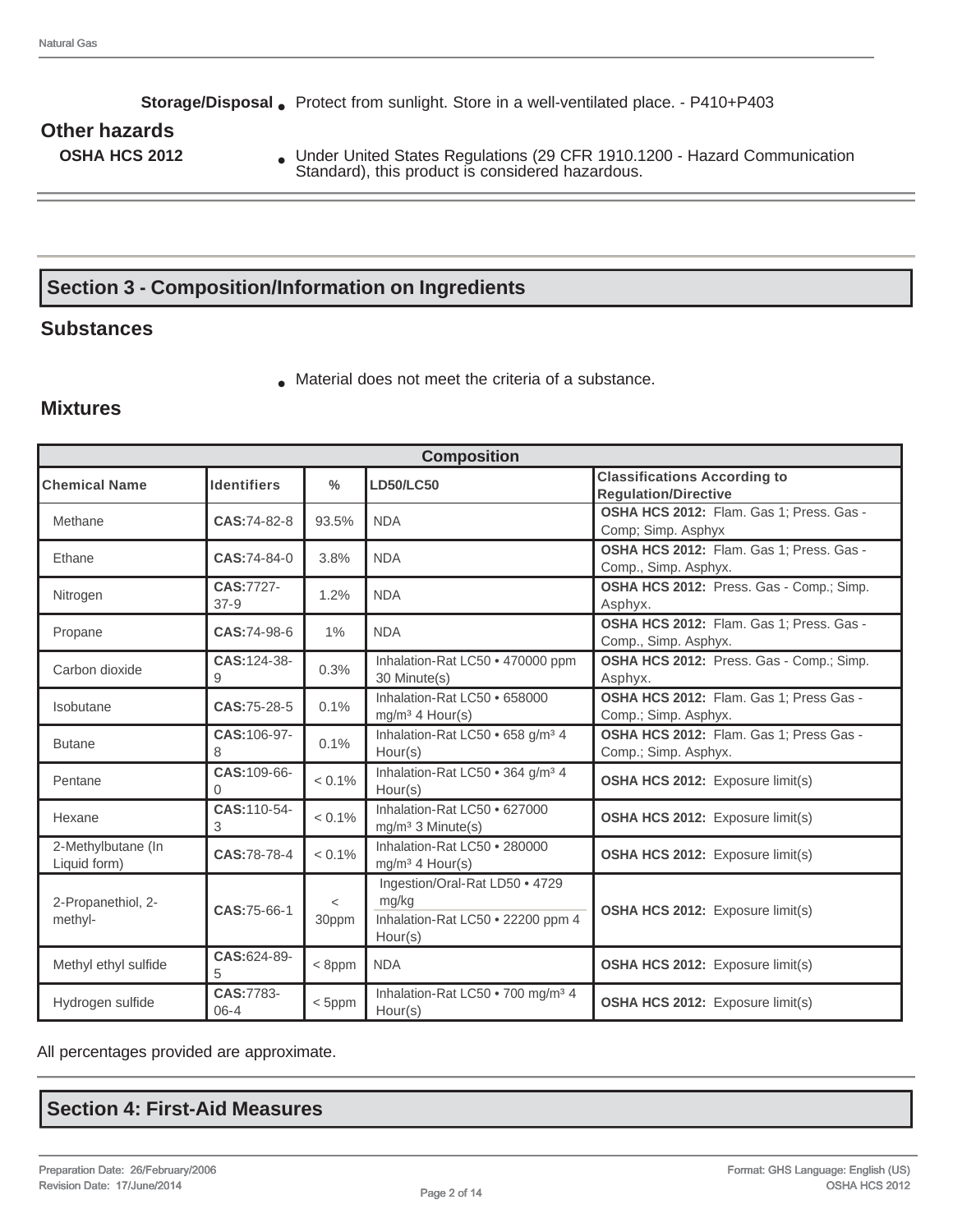| <b>Description of first aid measures</b>                    |                                                                                                                                                                                                                                                                                             |  |  |  |
|-------------------------------------------------------------|---------------------------------------------------------------------------------------------------------------------------------------------------------------------------------------------------------------------------------------------------------------------------------------------|--|--|--|
| <b>Inhalation</b>                                           | • IF INHALED: Remove victim to fresh air and keep at rest in a position comfortable for<br>breathing. Administer oxygen if breathing is difficult. Give artificial respiration if victim<br>is not breathing. If signs/symptoms continue, get medical attention.                            |  |  |  |
| <b>Skin</b>                                                 | Although exposure is unlikely, in case of contact immediately flush skin with running<br>water. If skin irritation develops get medical advice/attention.                                                                                                                                   |  |  |  |
| Eye                                                         | First aid is not expected to be necessary if material is used under ordinary conditions<br>and as recommended. If irritation develops and persists, get medical attention.                                                                                                                  |  |  |  |
| Ingestion                                                   | Ingestion is not considered a potential route of exposure.                                                                                                                                                                                                                                  |  |  |  |
| Most important symptoms and effects, both acute and delayed |                                                                                                                                                                                                                                                                                             |  |  |  |
|                                                             | • Refer to Section 11 - Toxicological Information.                                                                                                                                                                                                                                          |  |  |  |
|                                                             | Indication of any immediate medical attention and special treatment needed                                                                                                                                                                                                                  |  |  |  |
| <b>Notes to Physician</b>                                   | All treatments should be based on observed signs and symptoms of distress in the<br>patient. Consideration should be given to the possibility that overexposure to materials<br>other than this product may have occurred. A potential health hazard associated with<br>this gas is anoxia. |  |  |  |

# **Section 5: Fire-Fighting Measures**

## **Extinguishing media**

|                                                     | <b>Suitable Extinguishing Media.</b> Dry Chemical, (Potassium Bicarbonate based *Purple K* most effective), Carbon<br>dioxide, Water.                                                                                                                                                                                                                                                                                                                                                                                                                                        |
|-----------------------------------------------------|------------------------------------------------------------------------------------------------------------------------------------------------------------------------------------------------------------------------------------------------------------------------------------------------------------------------------------------------------------------------------------------------------------------------------------------------------------------------------------------------------------------------------------------------------------------------------|
| <b>Unsuitable Extinguishing</b><br>Media            | No data available                                                                                                                                                                                                                                                                                                                                                                                                                                                                                                                                                            |
|                                                     | Special hazards arising from the substance or mixture                                                                                                                                                                                                                                                                                                                                                                                                                                                                                                                        |
| <b>Unusual Fire and Explosion</b><br><b>Hazards</b> | <b>EXTREMELY FLAMMABLE</b><br>Will form explosive mixtures with air.<br>Vapors may travel to source of ignition and flash back.<br>Cylinders exposed to fire may vent and release flammable gas through pressure relief<br>devices.<br>Containers may explode when heated.<br>Ruptured cylinders may rocket.                                                                                                                                                                                                                                                                 |
| <b>Hazardous Combustion</b><br><b>Products</b>      | No data available                                                                                                                                                                                                                                                                                                                                                                                                                                                                                                                                                            |
| <b>Advice for firefighters</b>                      |                                                                                                                                                                                                                                                                                                                                                                                                                                                                                                                                                                              |
|                                                     | • Gas fires should not be extinguished unless flow of gas can be stopped.<br>Only authorized personnel should turn off valves or attempt repairs.<br>Fire crews should wear self-contained breathing apparatus (SCBA).<br>Natural gas is lighter than air and will vent upward but special consideration should be<br>given to areas that may trap or contain explosive concentrations including areas of<br>potential migration underground or through structures.<br>Water mist may be used to cool surrounding structures including compressed gas<br>cylinders or tanks. |

## **Section 6 - Accidental Release Measures**

## **Personal precautions, protective equipment and emergency procedures**

| <b>Personal Precautions</b> | . Do not touch damaged containers or spilled material unless wearing appropriate<br>protective clothing. Do not touch or walk through spilled material. Ventilate the area<br>before entry.                                                                                                                                                           |
|-----------------------------|-------------------------------------------------------------------------------------------------------------------------------------------------------------------------------------------------------------------------------------------------------------------------------------------------------------------------------------------------------|
| <b>Emergency Procedures</b> | ELIMINATE all ignition sources (no smoking, flares, sparks or flames in immediate<br>area). As an immediate precautionary measure, isolate spill or leak area for at least<br>100 meters (330 feet) in all directions. Stop leak if you can do it without risk. Keep<br>unauthorized personnel away. Keep out of low areas. Stay upwind. LARGE SPILL: |
|                             |                                                                                                                                                                                                                                                                                                                                                       |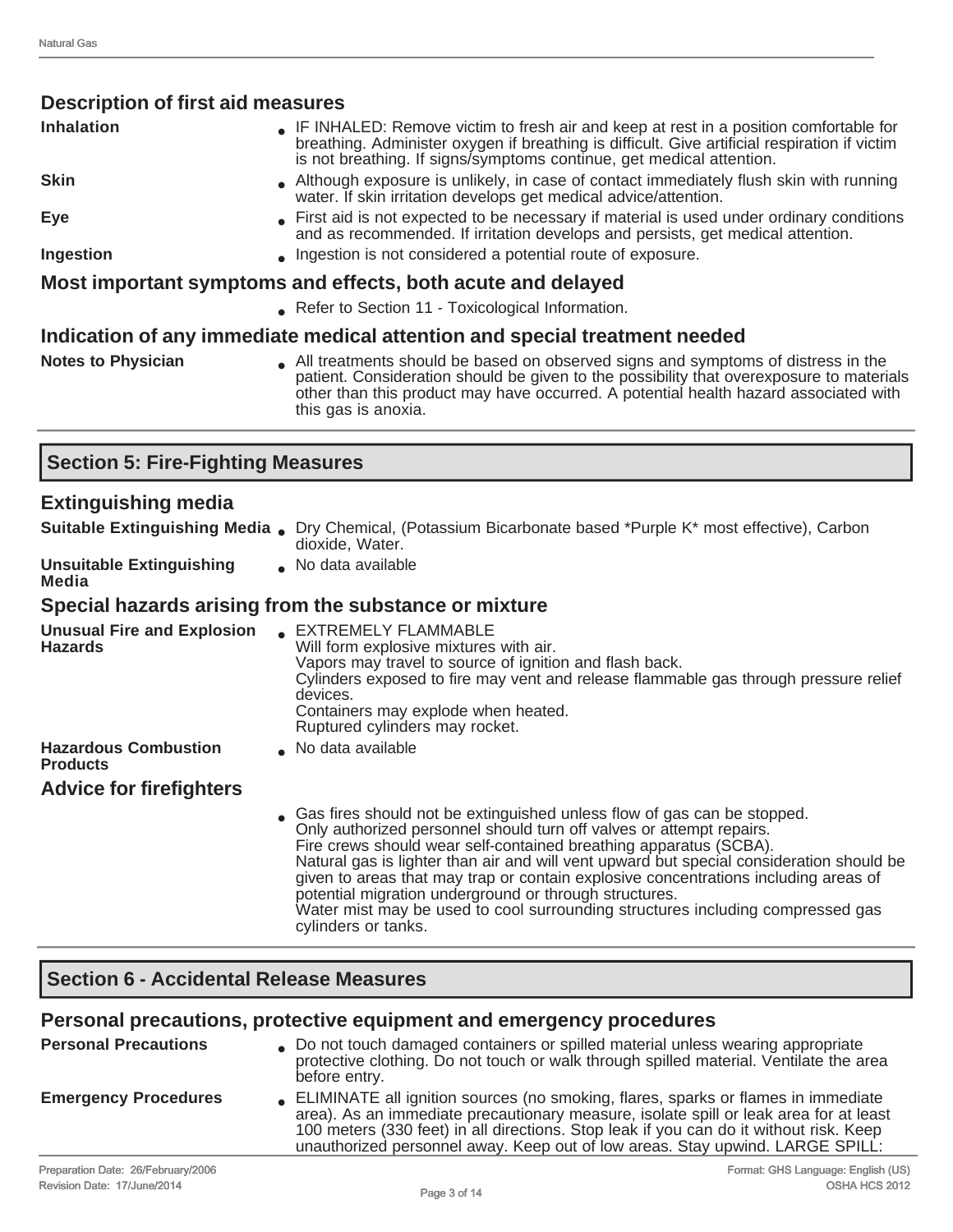#### Consider initial downwind evacuation for at least 800 meters (1/2 mile)

## **Environmental precautions**

• Prevent spreading of vapors through sewers, ventilation systems and confined areas.

#### **Methods and material for containment and cleaning up**

| Containment/Clean-up | . All equipment used when handling the product must be grounded.                                                                                                                        |
|----------------------|-----------------------------------------------------------------------------------------------------------------------------------------------------------------------------------------|
| <b>Measures</b>      | Stop leak if you can do it without risk.                                                                                                                                                |
|                      | If possible, turn leaking containers so that gas escapes rather than liquid.<br>Use water spray to reduce vapors; do not put water directly on leak, spill area or<br>inside container. |
|                      | Do not direct water at spill or source of leak.<br>Isolate area until gas has dispersed.                                                                                                |

## **Section 7 - Handling and Storage**

#### **Precautions for safe handling**

**Handling Example 20 Mandling Brandling C** Keep away from heat and ignition sources – No Smoking. Take precautionary measures against static charges. All equipment used when handling the product must be grounded. Use only non-sparking tools. Use only with adequate ventilation. Ventilate closed spaces before entering. Be aware of any signs of dizziness or fatigue, especially if work is done in a poorly ventilated area; exposures to fatal concentrations of this gas mixture could occur without any significant warning symptoms, due to olfactory fatigue or oxygen deficiency. Cylinders should be firmly secured to prevent falling or being knocked-over. Use explosion-proof - electrical, ventilating and/or lighting equipment. Do not attempt to repair, adjust, or in any other way modify cylinders. If there is a malfunction or another type of operational problem, contact nearest distributor immediately. Empty containers retain product residue and can be hazardous. Do not cut, weld, puncture or incinerate container.

### **Conditions for safe storage, including any incompatibilities**

**Storage External Accellence in a cool/low-temperature, well-ventilated dry place away from heat and ignition** sources. Protect cylinders against physical damage. Cylinders should be firmly secured to prevent falling or being knocked-over.

## **Section 8 - Exposure Controls/Personal Protection**

### **Control parameters**

| <b>Exposure Limits/Guidelines</b>                 |               |                                                    |                                                          |                              |  |
|---------------------------------------------------|---------------|----------------------------------------------------|----------------------------------------------------------|------------------------------|--|
|                                                   | <b>Result</b> | <b>ACGIH</b>                                       | <b>NIOSH</b>                                             | <b>OSHA</b>                  |  |
| TWAs<br><b>Pentane</b><br>$(109-66-0)$            |               | 600 ppm TWA (listed under Pentane,<br>all isomers) | 120 ppm TWA; 350 mg/m3 TWA                               | 1000 ppm TWA; 2950 mg/m3 TWA |  |
|                                                   |               | Ceilings   Not established                         | 610 ppm Ceiling (15 min); 1800<br>mg/m3 Ceiling (15 min) | Not established              |  |
| Hexane<br>$(110-54-3)$                            | TWAs          | 50 ppm TWA                                         | 50 ppm TWA; 180 mg/m3 TWA                                | 500 ppm TWA; 1800 mg/m3 TWA  |  |
| Ilsobutane<br>$(75-28-5)$                         | <b>STELs</b>  | 1000 ppm STEL                                      | Not established                                          | Not established              |  |
|                                                   | TWAs          | Not established                                    | 800 ppm TWA; 1900 mg/m3 TWA                              | Not established              |  |
| Butane                                            | <b>STELs</b>  | 1000 ppm STEL                                      | Not established                                          | Not established              |  |
| $(106-97-8)$                                      | TWAs          | Not established                                    | 800 ppm TWA; 1900 mg/m3 TWA                              | Not established              |  |
| 2-Methylbutane (In<br>Liquid form)<br>$(78-78-4)$ | <b>TWAs</b>   | 600 ppm TWA (listed under Pentane,<br>all isomers) | Not established                                          | Not established              |  |
|                                                   | TWAs          | 5000 ppm TWA                                       | 5000 ppm TWA; 9000 mg/m3 TWA                             | 5000 ppm TWA; 9000 mg/m3 TWA |  |
| Carbon dioxide                                    |               |                                                    |                                                          |                              |  |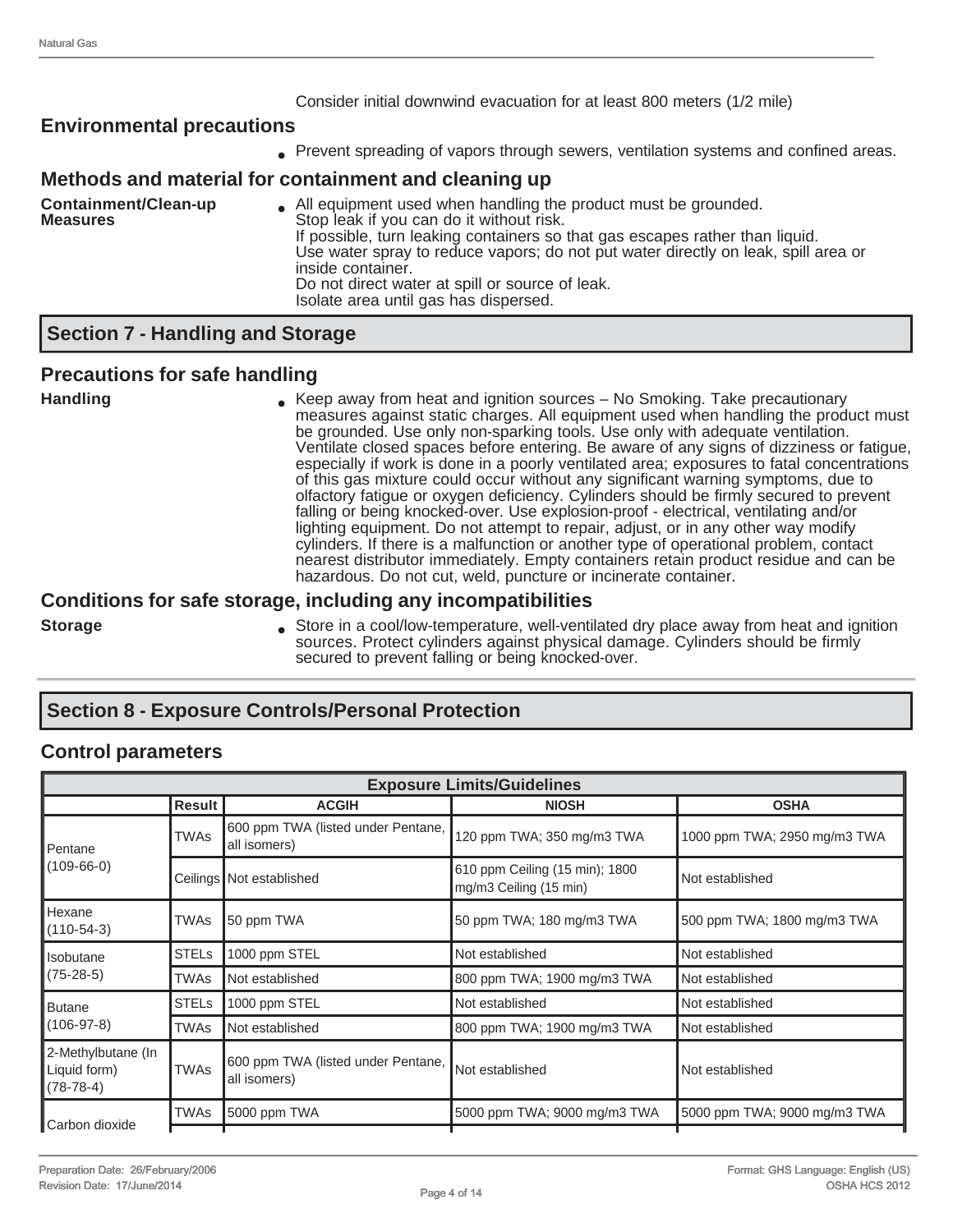| $(124-38-9)$              | <b>STELS</b> | 30000 ppm STEL                                                                                            | 30000 ppm STEL; 54000 mg/m3<br><b>STEL</b>            | Not established              |
|---------------------------|--------------|-----------------------------------------------------------------------------------------------------------|-------------------------------------------------------|------------------------------|
| Propane<br>$(74-98-6)$    | <b>TWAs</b>  | 1000 ppm TWA (listed under<br>Aliphatic hydrocarbon gases: Alkane 1000 ppm TWA; 1800 mg/m3 TWA<br>$C1-4)$ |                                                       | 1000 ppm TWA; 1800 mg/m3 TWA |
| Ethane<br>$(74 - 84 - 0)$ | TWAs         | 1000 ppm TWA (listed under<br>Aliphatic hydrocarbon gases: Alkane Not established<br>$C1-4)$              |                                                       | Not established              |
| Hydrogen sulfide          |              | Ceilings   Not established                                                                                | 10 ppm Ceiling (10 min); 15 mg/m3<br>Ceiling (10 min) | 20 ppm Ceiling               |
| $(7783 - 06 - 4)$         | <b>STELs</b> | 5 ppm STEL                                                                                                | Not established                                       | Not established              |
|                           | <b>TWAs</b>  | ppm TWA                                                                                                   | Not established                                       | Not established              |
| Methane<br>$(74-82-8)$    | TWAs         | 1000 ppm TWA (listed under<br>Aliphatic hydrocarbon gases: Alkane Not established<br>$C1-4)$              |                                                       | Not established              |

### **Exposure controls**

| <b>Engineering</b><br><b>Measures/Controls</b>   | • Good general ventilation should be used. Ventilation rates should be matched to<br>conditions. If applicable, use process enclosures, local exhaust ventilation, or other<br>engineering controls to maintain airborne levels below recommended exposure limits.<br>If exposure limits have not been established, maintain airborne levels to an acceptable<br>level. Use explosion-proof - electrical, ventilating and/or lighting equipment. |
|--------------------------------------------------|--------------------------------------------------------------------------------------------------------------------------------------------------------------------------------------------------------------------------------------------------------------------------------------------------------------------------------------------------------------------------------------------------------------------------------------------------|
| <b>Personal Protective Equipment</b>             |                                                                                                                                                                                                                                                                                                                                                                                                                                                  |
| <b>Respiratory</b>                               | In case of insufficient ventilation, wear suitable respiratory equipment. Follow the<br>OSHA respirator regulations found in 29 CFR 1910.134 or European Standard EN 149.<br>Use a NIOSH/MSHA or European Standard EN 149 approved respirator if exposure<br>limits are exceeded or symptoms are experienced.                                                                                                                                    |
| <b>Eye/Face</b>                                  | . Wear safety glasses.                                                                                                                                                                                                                                                                                                                                                                                                                           |
| <b>Skin/Body</b>                                 | . Wear leather gloves when handling cylinders.                                                                                                                                                                                                                                                                                                                                                                                                   |
| <b>Environmental Exposure</b><br><b>Controls</b> | • Follow best practice for site management and disposal of waste. Controls should be<br>engineered to prevent release to the environment, including procedures to prevent<br>spills, atmospheric release and release to waterways.                                                                                                                                                                                                               |
|                                                  |                                                                                                                                                                                                                                                                                                                                                                                                                                                  |

#### **Key to abbreviations**

OSHA = Occupational Safety and Health Administration

ACGIH = American Conference of Governmental Industrial Hygiene STEL = Short Term Exposure Limits are based on 15-minute exposures NIOSH = National Institute of Occupational Safety and Health TWA = Time-Weighted Averages are based on 8h/day, 40h/week exposures

# **Section 9 - Physical and Chemical Properties**

# **Information on Physical and Chemical Properties**

| <b>Material Description</b> |                   |                        |                                                                                                                                                                    |
|-----------------------------|-------------------|------------------------|--------------------------------------------------------------------------------------------------------------------------------------------------------------------|
| Physical Form               | Gas               | Appearance/Description | Colorless, tasteless gas that has<br>no odor or if trace amounts of<br>sulfur compounds are added as an<br>odorant the gas has a garlic/rotten-<br>egg/skunk odor. |
| <b>Color</b>                | Colorless         | Odor                   | Odorless or with trace amounts of<br>sulfur compounds added as an<br>odorant resulting in a garlic/rotten-<br>egg/skunk odor.                                      |
| Odor Threshold              | No data available |                        |                                                                                                                                                                    |
| <b>General Properties</b>   |                   |                        |                                                                                                                                                                    |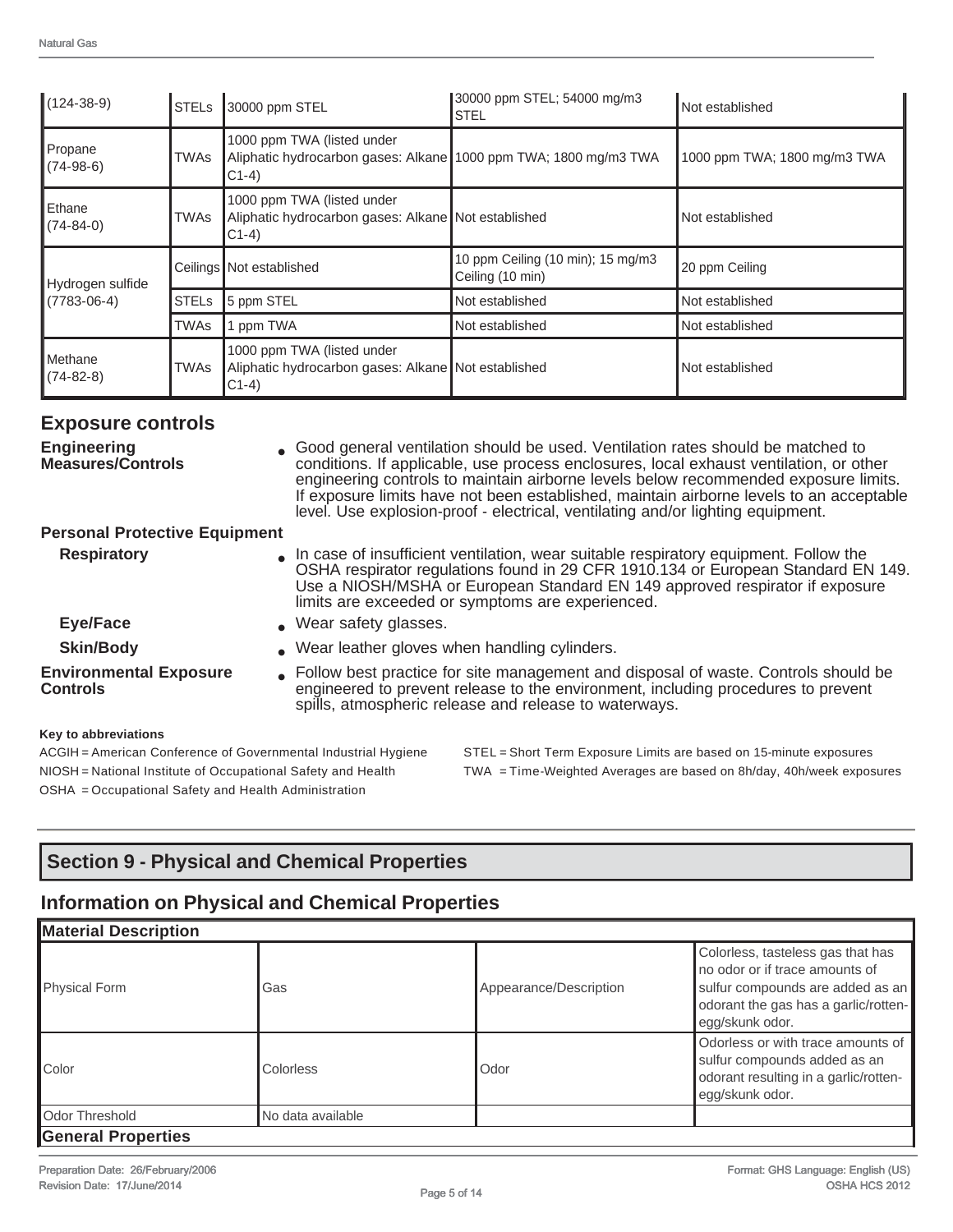| <b>Boiling Point</b>                | -258.7 F(-161.5 C)<br>at 14.73 psig              | <b>Melting Point</b>    | No data available                                |
|-------------------------------------|--------------------------------------------------|-------------------------|--------------------------------------------------|
| <b>Decomposition Temperature</b>    | No data available                                | pH                      | No data available                                |
| Specific Gravity/Relative Density   | 0.55 to 0.64 Water=1<br>depending on composition | Density                 | $0.044$ lb(s)/ft <sup>3</sup>                    |
| <b>Bulk Density</b>                 | No data available                                | <b>Water Solubility</b> | Slightly Soluble 0.1 to 1 %                      |
| Viscosity                           | No data available                                |                         |                                                  |
| <b>Volatility</b>                   |                                                  |                         |                                                  |
| Vapor Pressure                      | No data available                                | <b>Vapor Density</b>    | No data available                                |
| <b>Evaporation Rate</b>             | No data available                                |                         |                                                  |
| Flammability                        |                                                  |                         |                                                  |
| Flash Point                         | -306 F(-187.7778 C)                              | UEL                     | 15 %<br>Limits vary slightly with<br>composition |
| LEL                                 | 4.8%<br>Limits vary slightly with<br>composition | Autoignition            | 1004 F(540 C)                                    |
| Flammability (solid, gas)           | Flammable gas.                                   |                         |                                                  |
| <b>Environmental</b>                |                                                  |                         |                                                  |
| Octanol/Water Partition coefficient | No data available                                |                         |                                                  |

## **Section 10: Stability and Reactivity**

## **Reactivity**

● No dangerous reaction known under conditions of normal use.

**Chemical stability**

• Stable under normal temperatures and pressures.

#### **Possibility of hazardous reactions**

● Hazardous polymerization will not occur.

## **Conditions to avoid**

• Keep away from heat, sparks, and flame.

## **Incompatible materials**

• Strong oxidizers.

## **Hazardous decomposition products**

● Oxides of carbon (CO, CO2), "soot"

# **Section 11 - Toxicological Information**

### **Information on toxicological effects**

| <b>Components</b> |                     |                                                                                                                                                                                               |  |
|-------------------|---------------------|-----------------------------------------------------------------------------------------------------------------------------------------------------------------------------------------------|--|
| Methane (93.5%)   | 74-<br>$82 - 8$     | Acute Toxicity: Inhalation-Mouse LC50 • 326 g/m <sup>3</sup> 2 Hour(s)                                                                                                                        |  |
| Isobutane (0.1%)  | $75 -$<br>$28 - 5$  | Acute Toxicity: Inhalation-Rat LC50 • 57 pph 15 Minute(s); Behavioral:Tremor; Behavioral:Convulsions or<br>effect on seizure threshold; Lungs, Thorax, or Respiration: Respiratory depression |  |
| Butane (0.1%)     | $106 -$<br>$97 - 8$ | Acute Toxicity: Inhalation-Rat LC50 · 658 g/m <sup>3</sup> 4 Hour(s)                                                                                                                          |  |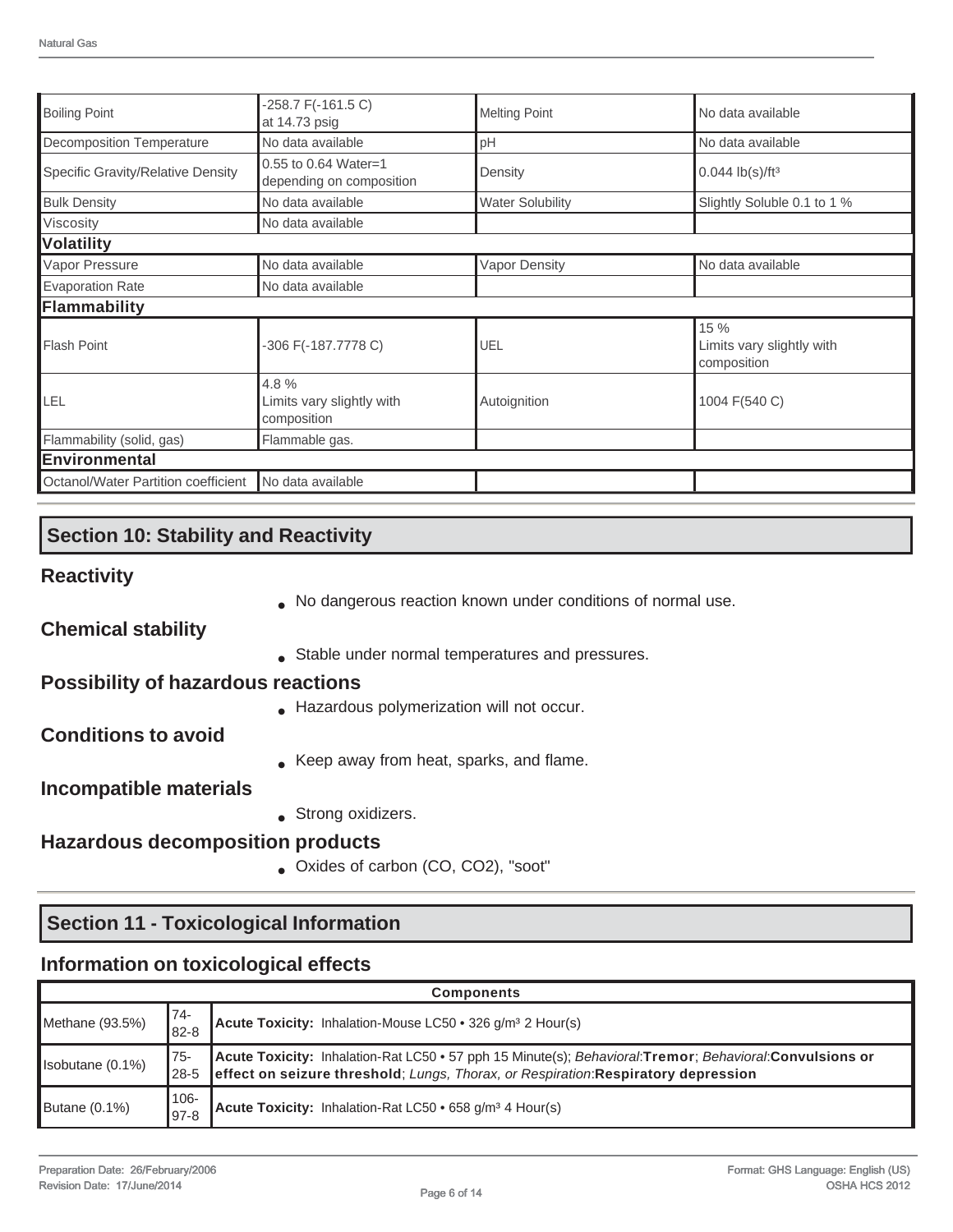| 2-Methylbutane (In<br>Liquid form) (<<br>$ 0.1\% $ | 78-<br>$78-4$   | Acute Toxicity: Inhalation-Rat LC50 • 280000 mg/m <sup>3</sup> 4 Hour(s)                                                                                                                                                                                                                                                                                                                                       |
|----------------------------------------------------|-----------------|----------------------------------------------------------------------------------------------------------------------------------------------------------------------------------------------------------------------------------------------------------------------------------------------------------------------------------------------------------------------------------------------------------------|
| Pentane $(0.1\%)$                                  | 109-<br>66-0    | Acute Toxicity: Ingestion/Oral-Rat LD50 · > 2000 mg/kg                                                                                                                                                                                                                                                                                                                                                         |
| Hexane $(< 0.1\%)$                                 | 110-<br>$54-3$  | Acute Toxicity: Ingestion/Oral-Rat LD50 • 25 g/kg; Inhalation-Rat LC50 • 48000 ppm 4 Hour(s);<br><b>Irritation:</b> Eye-Rabbit • 10 mg • Mild irritation                                                                                                                                                                                                                                                       |
| Carbon dioxide<br>$(0.3\%)$                        | $124 -$<br>38-9 | Acute Toxicity: Inhalation-Rat LC50 • 470000 ppm 30 Minute(s);<br>Reproductive: Inhalation-Rat TCLo . 6 pph 24 Hour(s)(10D preg); Reproductive Effects: Specific Developmental<br>Abnormalities: Musculoskeletal system; Reproductive Effects: Specific Developmental<br>Abnormalities: Cardiovascular (circulatory) system; Reproductive Effects: Specific Developmental<br>Abnormalities: Respiratory system |

| <b>GHS Properties</b>            | <b>Classification</b>                    |
|----------------------------------|------------------------------------------|
| <b>Acute toxicity</b>            | OSHA HCS 2012 . No data available        |
| <b>Aspiration Hazard</b>         | OSHA HCS 2012 . No data available        |
| Carcinogenicity                  | OSHA HCS 2012 . No data available        |
| <b>Germ Cell Mutagenicity</b>    | <b>OSHA HCS 2012</b> • No data available |
| <b>Skin corrosion/Irritation</b> | OSHA HCS 2012 . No data available        |
| <b>Skin sensitization</b>        | <b>OSHA HCS 2012</b> . No data available |
| <b>STOT-RE</b>                   | OSHA HCS 2012 . No data available        |
| <b>STOT-SE</b>                   | OSHA HCS 2012 . No data available        |
| <b>Toxicity for Reproduction</b> | <b>OSHA HCS 2012</b> . No data available |
| <b>Respiratory sensitization</b> | <b>OSHA HCS 2012</b> • No data available |
| Serious eye damage/Irritation    | <b>OSHA HCS 2012</b> • No data available |

| <b>Acute (Immediate)</b><br>If this material is released in a small, poorly ventilated area (i.e. an enclosed or<br>confined space), an oxygen-deficient environment may occur. Individuals breathing<br>such an atmosphere may experience symptoms which include headaches, ringing in<br>ears, dizziness, drowsiness, unconsciousness, nausea, vomiting, and depression of<br>all the senses. Under some circumstances of over-exposure, death may occur. The<br>following effects associated with decreased levels of oxygen: increase in breathing and<br>pulse rate, emotional upset, abnormal fatigue, nausea, vomiting, collapse, loss of<br>consciousness, convulsive movements, respiratory collapse and death.<br><b>Chronic (Delayed)</b><br>No data available<br><b>Acute (Immediate)</b><br>. Under normal conditions of use, no health effects are expected.<br><b>Chronic (Delayed)</b><br>• Under normal conditions of use, no health effects are expected.<br>Acute (Immediate)<br>• Under normal conditions of use, no health effects are expected.<br><b>Chronic (Delayed)</b><br>• Under normal conditions of use, no health effects are expected.<br><b>Acute (Immediate)</b><br>. Ingestion is not anticipated to be a likely route of exposure to this product.<br><b>Chronic (Delayed)</b><br>. Ingestion is not anticipated to be a likely route of exposure to this product. | Route(s) of entry/exposure      | . Inhalation, Skin, Eye, Ingestion |
|--------------------------------------------------------------------------------------------------------------------------------------------------------------------------------------------------------------------------------------------------------------------------------------------------------------------------------------------------------------------------------------------------------------------------------------------------------------------------------------------------------------------------------------------------------------------------------------------------------------------------------------------------------------------------------------------------------------------------------------------------------------------------------------------------------------------------------------------------------------------------------------------------------------------------------------------------------------------------------------------------------------------------------------------------------------------------------------------------------------------------------------------------------------------------------------------------------------------------------------------------------------------------------------------------------------------------------------------------------------------------------------------------------|---------------------------------|------------------------------------|
|                                                                                                                                                                                                                                                                                                                                                                                                                                                                                                                                                                                                                                                                                                                                                                                                                                                                                                                                                                                                                                                                                                                                                                                                                                                                                                                                                                                                        | <b>Potential Health Effects</b> |                                    |
|                                                                                                                                                                                                                                                                                                                                                                                                                                                                                                                                                                                                                                                                                                                                                                                                                                                                                                                                                                                                                                                                                                                                                                                                                                                                                                                                                                                                        | <b>Inhalation</b>               |                                    |
|                                                                                                                                                                                                                                                                                                                                                                                                                                                                                                                                                                                                                                                                                                                                                                                                                                                                                                                                                                                                                                                                                                                                                                                                                                                                                                                                                                                                        |                                 |                                    |
|                                                                                                                                                                                                                                                                                                                                                                                                                                                                                                                                                                                                                                                                                                                                                                                                                                                                                                                                                                                                                                                                                                                                                                                                                                                                                                                                                                                                        |                                 |                                    |
|                                                                                                                                                                                                                                                                                                                                                                                                                                                                                                                                                                                                                                                                                                                                                                                                                                                                                                                                                                                                                                                                                                                                                                                                                                                                                                                                                                                                        | <b>Skin</b>                     |                                    |
|                                                                                                                                                                                                                                                                                                                                                                                                                                                                                                                                                                                                                                                                                                                                                                                                                                                                                                                                                                                                                                                                                                                                                                                                                                                                                                                                                                                                        |                                 |                                    |
|                                                                                                                                                                                                                                                                                                                                                                                                                                                                                                                                                                                                                                                                                                                                                                                                                                                                                                                                                                                                                                                                                                                                                                                                                                                                                                                                                                                                        |                                 |                                    |
|                                                                                                                                                                                                                                                                                                                                                                                                                                                                                                                                                                                                                                                                                                                                                                                                                                                                                                                                                                                                                                                                                                                                                                                                                                                                                                                                                                                                        | Eye                             |                                    |
|                                                                                                                                                                                                                                                                                                                                                                                                                                                                                                                                                                                                                                                                                                                                                                                                                                                                                                                                                                                                                                                                                                                                                                                                                                                                                                                                                                                                        |                                 |                                    |
|                                                                                                                                                                                                                                                                                                                                                                                                                                                                                                                                                                                                                                                                                                                                                                                                                                                                                                                                                                                                                                                                                                                                                                                                                                                                                                                                                                                                        |                                 |                                    |
|                                                                                                                                                                                                                                                                                                                                                                                                                                                                                                                                                                                                                                                                                                                                                                                                                                                                                                                                                                                                                                                                                                                                                                                                                                                                                                                                                                                                        | Ingestion                       |                                    |
|                                                                                                                                                                                                                                                                                                                                                                                                                                                                                                                                                                                                                                                                                                                                                                                                                                                                                                                                                                                                                                                                                                                                                                                                                                                                                                                                                                                                        |                                 |                                    |
|                                                                                                                                                                                                                                                                                                                                                                                                                                                                                                                                                                                                                                                                                                                                                                                                                                                                                                                                                                                                                                                                                                                                                                                                                                                                                                                                                                                                        |                                 |                                    |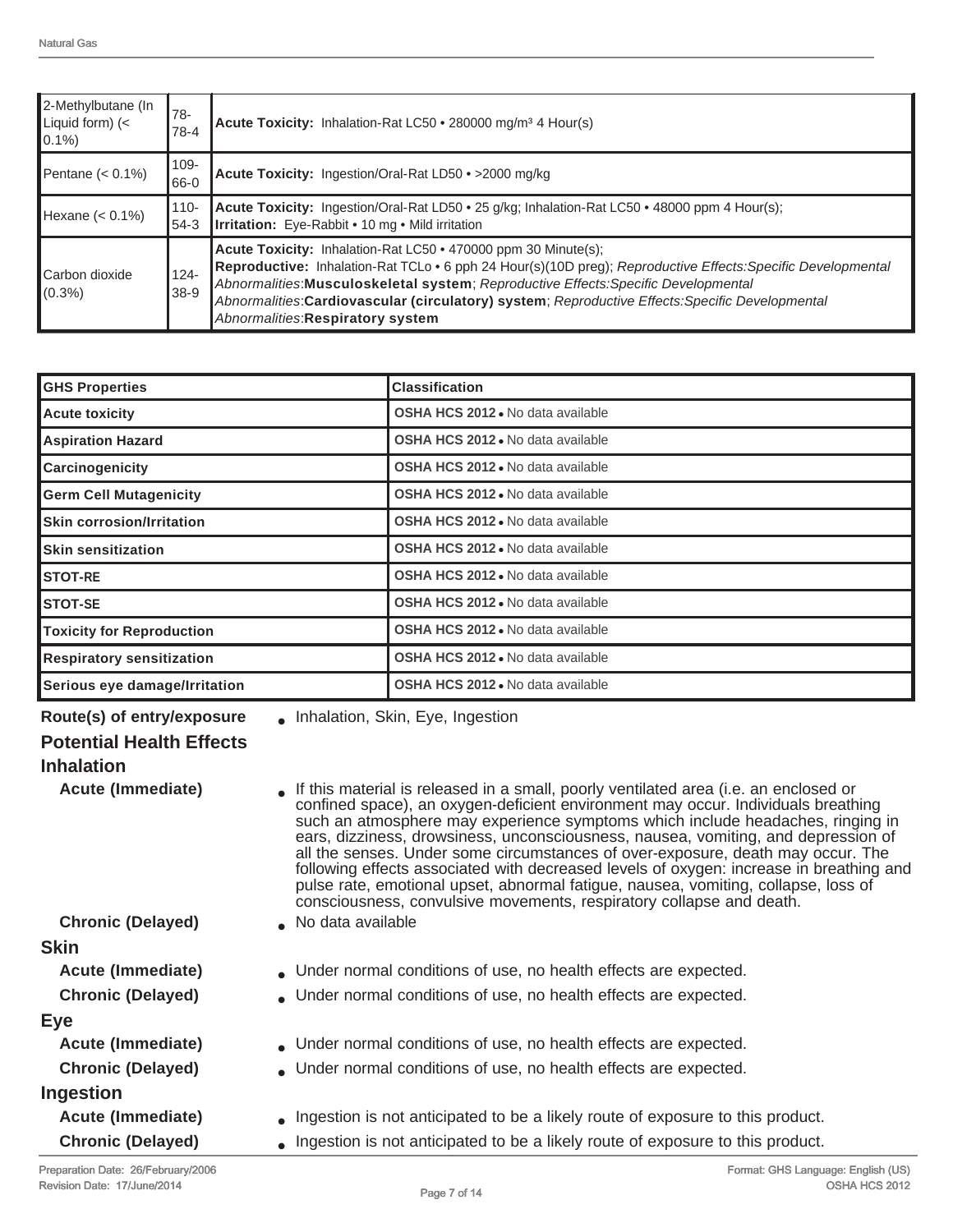**Key to abbreviations** LD = Lethal Dose  $MLD =$ Mild TC = Toxic Concentration

## **Section 12 - Ecological Information**

#### **Toxicity**

• Material data lacking.

#### **Persistence and degradability**

 $\bullet$  Material data lacking.

#### **Bioaccumulative potential**

● Material data lacking.

**Mobility in Soil**

● Material data lacking.

#### **Results of PBT and vPvB assessment**

**PBT** and vPvB assessment has not been conducted for this material.

#### **Other adverse effects**

• No studies have been found.

## **Section 13 - Disposal Considerations**

#### **Waste treatment methods**

- **Product waste Dispose of content and/or container in accordance with local, regional, national, and/or container in accordance with local, regional, national, and/or** international regulations.
- 
- 
- **Packaging waste Dispose of content and/or container in accordance with local, regional, national, and/or container in accordance with local, regional, national, and/or** international regulations.

## **Section 14 - Transport Information**

|                                                                                       | <b>UN</b><br>number | UN proper shipping name                                                       |  | <b>Transport hazard</b><br>class(es)                                                                                                                                                                                                                                                                                                                                                                                                                      | <b>Packing</b><br>group | <b>Environmental</b><br>hazards |
|---------------------------------------------------------------------------------------|---------------------|-------------------------------------------------------------------------------|--|-----------------------------------------------------------------------------------------------------------------------------------------------------------------------------------------------------------------------------------------------------------------------------------------------------------------------------------------------------------------------------------------------------------------------------------------------------------|-------------------------|---------------------------------|
| <b>IDOT</b>                                                                           | <b>UN1971</b>       | Methane, compressed or Natural gas, compressed<br>(with high methane content) |  | 2.1                                                                                                                                                                                                                                                                                                                                                                                                                                                       | <b>NDA</b>              | <b>NDA</b>                      |
| Special precautions for user                                                          |                     | during transportation.                                                        |  | • Cylinders should be transported in a secure position, in a well-ventilated vehicle. The<br>transportation of compressed gas cylinders in automobiles or in closed-body vehicles<br>can present serious safety hazards. If transporting these cylinders in vehicles, ensure<br>these cylinders are not exposed to extremely high temperatures (as may occur in an<br>enclosed vehicle on a hot day). Additionally, the vehicle should be well-ventilated |                         |                                 |
| <b>Transport in bulk according</b><br>to Annex II of MARPOL 73/78<br>and the IBC Code |                     | Not relevant.                                                                 |  |                                                                                                                                                                                                                                                                                                                                                                                                                                                           |                         |                                 |

## **Section 15 - Regulatory Information**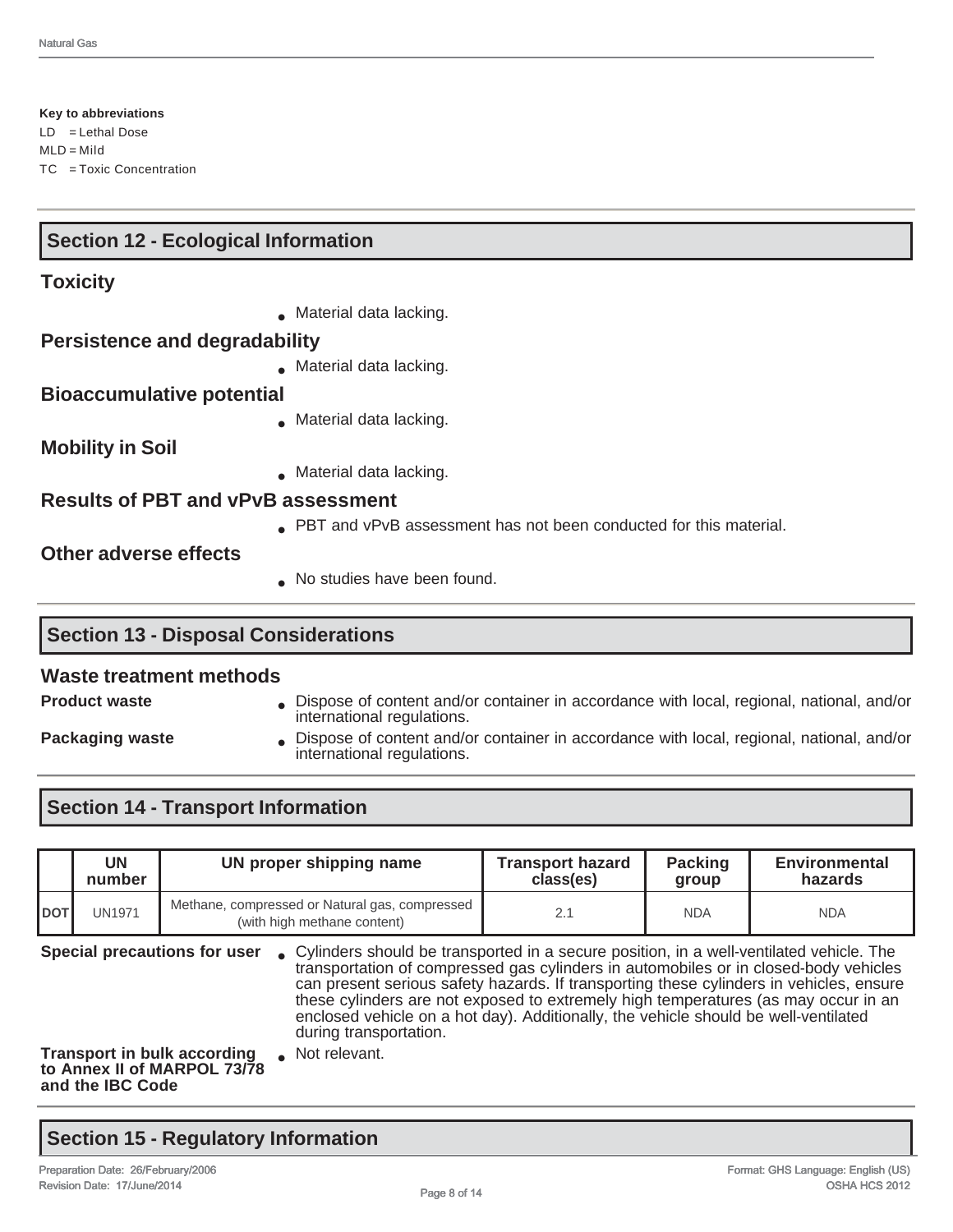# **Safety, health and environmental regulations/legislation specific for the substance or mixture**

**SARA Hazard Classifications** . Acute, Fire, Pressure(Sudden Release of)

| <b>Inventory</b>                   |            |             |  |  |  |
|------------------------------------|------------|-------------|--|--|--|
| Component                          | <b>CAS</b> | <b>TSCA</b> |  |  |  |
| 2-Methylbutane (In<br>Liquid form) | 78-78-4    | Yes         |  |  |  |
| 2-Propanethiol, 2-<br>methyl-      | 75-66-1    | Yes         |  |  |  |
| <b>Butane</b>                      | 106-97-8   | Yes         |  |  |  |
| Carbon dioxide                     | 124-38-9   | Yes         |  |  |  |
| Ethane                             | 74-84-0    | Yes         |  |  |  |
| Hexane                             | 110-54-3   | Yes         |  |  |  |
| Hydrogen sulfide                   | 7783-06-4  | Yes         |  |  |  |
| Isobutane                          | 75-28-5    | Yes         |  |  |  |
| Methane                            | 74-82-8    | Yes         |  |  |  |
| Methyl ethyl sulfide               | 624-89-5   | Yes         |  |  |  |
| Nitrogen                           | 7727-37-9  | Yes         |  |  |  |
| Pentane                            | 109-66-0   | Yes         |  |  |  |
| Propane                            | 74-98-6    | Yes         |  |  |  |

## **United States**

| Labor<br>U.S. - OSHA - Process Safety Management - Highly Hazardous Chemicals |           |                   |
|-------------------------------------------------------------------------------|-----------|-------------------|
| • Hydrogen sulfide                                                            | 7783-06-4 | 1500 lb TQ        |
| • Pentane                                                                     | 109-66-0  | <b>Not Listed</b> |
| • Ethane                                                                      | 74-84-0   | <b>Not Listed</b> |
| • 2-Methylbutane (In Liquid form)                                             | 78-78-4   | <b>Not Listed</b> |
| • Isobutane                                                                   | 75-28-5   | <b>Not Listed</b> |
| • Carbon dioxide                                                              | 124-38-9  | <b>Not Listed</b> |
| • Propane                                                                     | 74-98-6   | Not Listed        |
| • Butane                                                                      | 106-97-8  | <b>Not Listed</b> |
| • Hexane                                                                      | 110-54-3  | <b>Not Listed</b> |
| • Nitrogen                                                                    | 7727-37-9 | <b>Not Listed</b> |
| • Methane                                                                     | 74-82-8   | <b>Not Listed</b> |
| • 2-Propanethiol, 2-methyl-                                                   | 75-66-1   | <b>Not Listed</b> |
| • Methyl ethyl sulfide                                                        | 624-89-5  | Not Listed        |
| U.S. - OSHA - Specifically Regulated Chemicals                                |           |                   |
| · Hydrogen sulfide                                                            | 7783-06-4 | <b>Not Listed</b> |
| • Pentane                                                                     | 109-66-0  | <b>Not Listed</b> |
| • Ethane                                                                      | 74-84-0   | <b>Not Listed</b> |
| • 2-Methylbutane (In Liquid form)                                             | 78-78-4   | <b>Not Listed</b> |
| • Isobutane                                                                   | 75-28-5   | <b>Not Listed</b> |
| • Carbon dioxide                                                              | 124-38-9  | <b>Not Listed</b> |
| • Propane                                                                     | 74-98-6   | <b>Not Listed</b> |
| • Butane                                                                      | 106-97-8  | Not Listed        |
| • Hexane                                                                      | 110-54-3  | <b>Not Listed</b> |
| • Nitrogen                                                                    | 7727-37-9 | <b>Not Listed</b> |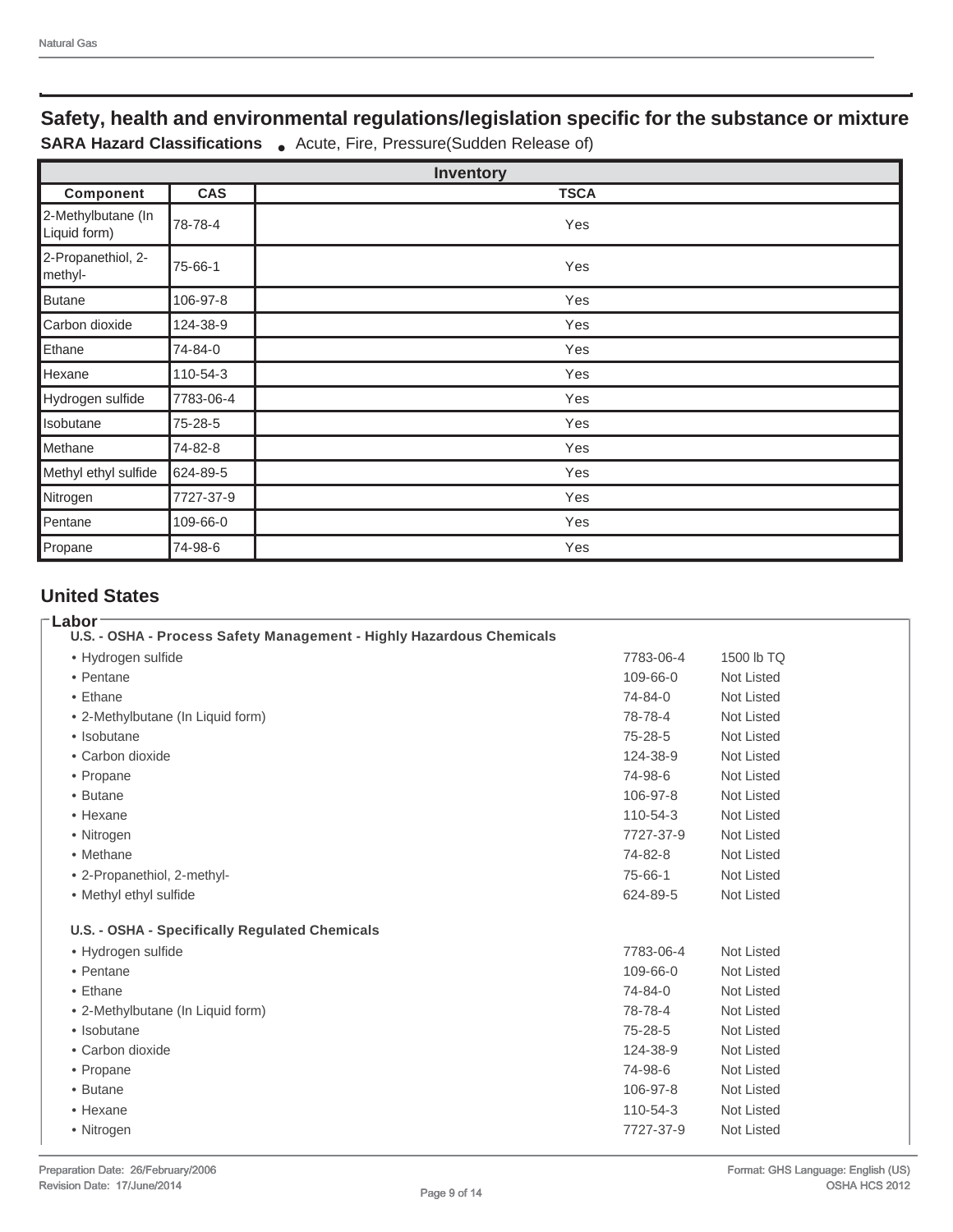**Environment**

| $\bullet$ Methane           | 74-82-8  | Not Listed |  |
|-----------------------------|----------|------------|--|
| • 2-Propanethiol, 2-methyl- | 75-66-1  | Not Listed |  |
| • Methyl ethyl sulfide      | 624-89-5 | Not Listed |  |

| U.S. - CAA (Clean Air Act) - 1990 Hazardous Air Pollutants                |           |                                              |
|---------------------------------------------------------------------------|-----------|----------------------------------------------|
| · Hydrogen sulfide                                                        | 7783-06-4 | Not Listed                                   |
| • Pentane                                                                 | 109-66-0  | Not Listed                                   |
| • Ethane                                                                  | 74-84-0   | Not Listed                                   |
| • 2-Methylbutane (In Liquid form)                                         | 78-78-4   | Not Listed                                   |
| • Isobutane                                                               | 75-28-5   | Not Listed                                   |
| • Carbon dioxide                                                          | 124-38-9  | Not Listed                                   |
| • Propane                                                                 | 74-98-6   | Not Listed                                   |
| • Butane                                                                  | 106-97-8  | Not Listed                                   |
| • Hexane                                                                  | 110-54-3  |                                              |
| • Nitrogen                                                                | 7727-37-9 | Not Listed                                   |
| • Methane                                                                 | 74-82-8   | <b>Not Listed</b>                            |
| • 2-Propanethiol, 2-methyl-                                               | 75-66-1   | Not Listed                                   |
| • Methyl ethyl sulfide                                                    | 624-89-5  | Not Listed                                   |
|                                                                           |           |                                              |
| U.S. - CERCLA/SARA - Hazardous Substances and their Reportable Quantities |           |                                              |
| · Hydrogen sulfide                                                        | 7783-06-4 | 100 lb final RQ; 45.4 kg final<br><b>RQ</b>  |
| • Pentane                                                                 | 109-66-0  | <b>Not Listed</b>                            |
| • Ethane                                                                  | 74-84-0   | Not Listed                                   |
| • 2-Methylbutane (In Liquid form)                                         | 78-78-4   | <b>Not Listed</b>                            |
| • Isobutane                                                               | 75-28-5   | Not Listed                                   |
| • Carbon dioxide                                                          | 124-38-9  | Not Listed                                   |
| • Propane                                                                 | 74-98-6   | Not Listed                                   |
| • Butane                                                                  | 106-97-8  | Not Listed                                   |
| • Hexane                                                                  | 110-54-3  | 5000 lb final RQ; 2270 kg final<br><b>RQ</b> |
| • Nitrogen                                                                | 7727-37-9 | Not Listed                                   |
| • Methane                                                                 | 74-82-8   | Not Listed                                   |
| • 2-Propanethiol, 2-methyl-                                               | 75-66-1   | Not Listed                                   |
| • Methyl ethyl sulfide                                                    | 624-89-5  | Not Listed                                   |
| U.S. - CERCLA/SARA - Radionuclides and Their Reportable Quantities        |           |                                              |
| · Hydrogen sulfide                                                        | 7783-06-4 | Not Listed                                   |
| • Pentane                                                                 | 109-66-0  | Not Listed                                   |
| • Ethane                                                                  | 74-84-0   | Not Listed                                   |
| • 2-Methylbutane (In Liquid form)                                         | 78-78-4   | Not Listed                                   |
| • Isobutane                                                               | 75-28-5   | Not Listed                                   |
| · Carbon dioxide                                                          | 124-38-9  | Not Listed                                   |
| • Propane                                                                 | 74-98-6   | Not Listed                                   |
| • Butane                                                                  | 106-97-8  | Not Listed                                   |
| • Hexane                                                                  | 110-54-3  | Not Listed                                   |
| • Nitrogen                                                                | 7727-37-9 | Not Listed                                   |
| • Methane                                                                 |           |                                              |
|                                                                           | 74-82-8   | Not Listed                                   |
| • 2-Propanethiol, 2-methyl-                                               | 75-66-1   | Not Listed                                   |
| • Methyl ethyl sulfide                                                    | 624-89-5  | Not Listed                                   |

#### **U.S. - CERCLA/SARA - Section 302 Extremely Hazardous Substances EPCRA RQs**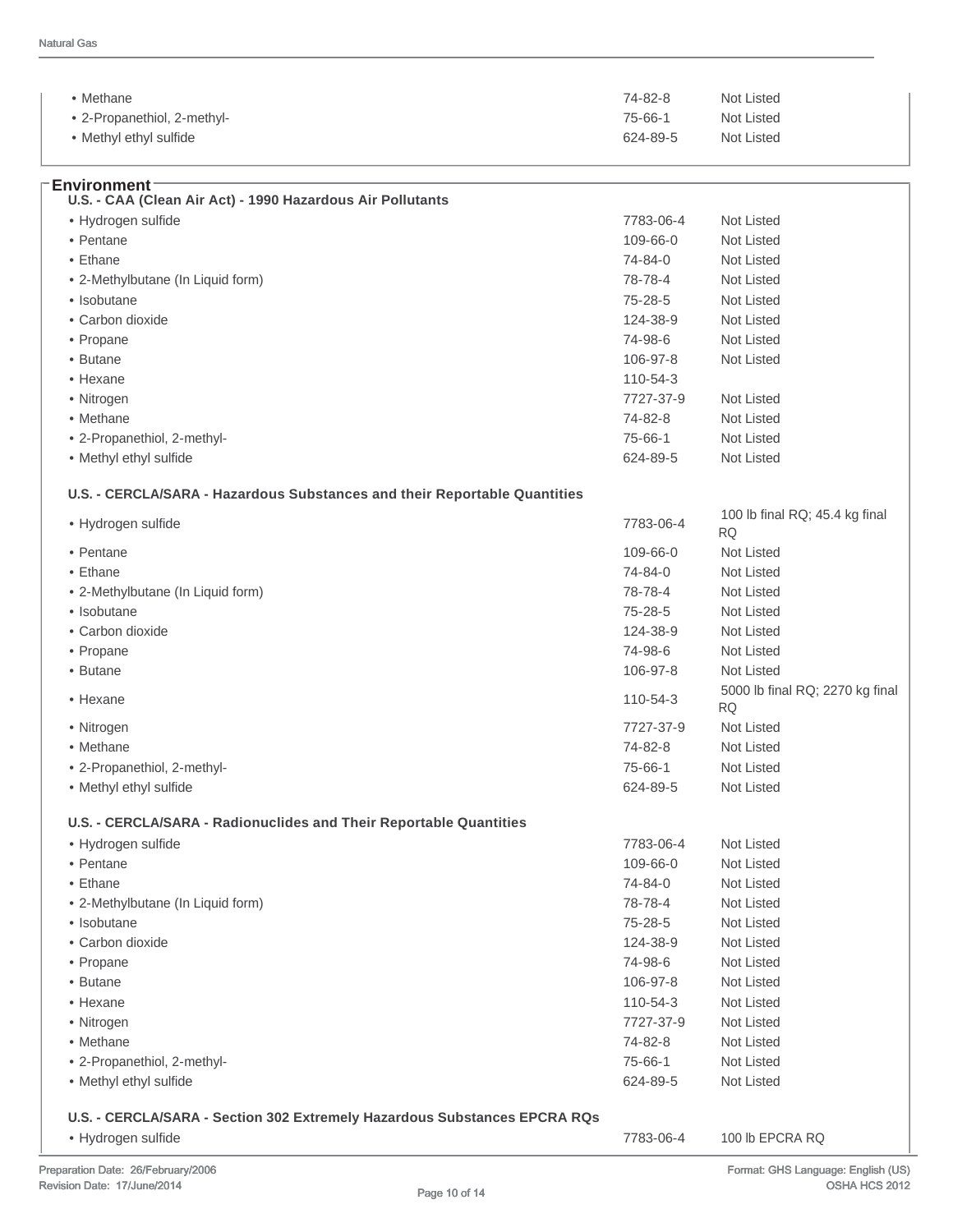| • Pentane                                                            | 109-66-0            | Not Listed                        |
|----------------------------------------------------------------------|---------------------|-----------------------------------|
| $\bullet$ Ethane                                                     | 74-84-0             | Not Listed                        |
| • 2-Methylbutane (In Liquid form)                                    | 78-78-4             | Not Listed                        |
| • Isobutane                                                          | $75 - 28 - 5$       | <b>Not Listed</b>                 |
| • Carbon dioxide                                                     | 124-38-9            | Not Listed                        |
| • Propane                                                            | 74-98-6             | Not Listed                        |
| • Butane                                                             | 106-97-8            | Not Listed                        |
| • Hexane                                                             | 110-54-3            | Not Listed                        |
| • Nitrogen                                                           | 7727-37-9           | Not Listed                        |
| • Methane                                                            | 74-82-8             | <b>Not Listed</b>                 |
| • 2-Propanethiol, 2-methyl-                                          | 75-66-1             | Not Listed                        |
| • Methyl ethyl sulfide                                               | 624-89-5            | Not Listed                        |
|                                                                      |                     |                                   |
| U.S. - CERCLA/SARA - Section 302 Extremely Hazardous Substances TPQs |                     |                                   |
| • Hydrogen sulfide                                                   | 7783-06-4           | 500 lb TPQ                        |
| • Pentane                                                            | 109-66-0            | Not Listed                        |
| $\bullet$ Ethane                                                     | 74-84-0             | Not Listed                        |
| • 2-Methylbutane (In Liquid form)                                    | 78-78-4             | Not Listed                        |
| • Isobutane                                                          | 75-28-5             | Not Listed                        |
| • Carbon dioxide                                                     | 124-38-9            | Not Listed                        |
| • Propane                                                            | 74-98-6             | <b>Not Listed</b>                 |
| • Butane                                                             | 106-97-8            | Not Listed                        |
| • Hexane                                                             | 110-54-3            | <b>Not Listed</b>                 |
| • Nitrogen                                                           | 7727-37-9           | Not Listed                        |
| • Methane                                                            | 74-82-8             | Not Listed                        |
| • 2-Propanethiol, 2-methyl-                                          | 75-66-1             | Not Listed                        |
|                                                                      |                     |                                   |
| • Methyl ethyl sulfide                                               | 624-89-5            | Not Listed                        |
| U.S. - CERCLA/SARA - Section 313 - Emission Reporting                |                     |                                   |
|                                                                      | 7783-06-4           | 1.0 % de minimis                  |
| • Hydrogen sulfide                                                   |                     | concentration                     |
| • Pentane                                                            | 109-66-0            | Not Listed                        |
| $\bullet$ Ethane                                                     | 74-84-0             | <b>Not Listed</b>                 |
| • 2-Methylbutane (In Liquid form)                                    | 78-78-4             | Not Listed                        |
| • Isobutane                                                          | 75-28-5             | <b>Not Listed</b>                 |
| • Carbon dioxide                                                     | 124-38-9            | Not Listed                        |
| • Propane                                                            | 74-98-6             | Not Listed                        |
| • Butane                                                             | 106-97-8            | Not Listed                        |
| • Hexane                                                             | 110-54-3            | 1.0 % de minimis<br>concentration |
| • Nitrogen                                                           | 7727-37-9           | Not Listed                        |
| • Methane                                                            | 74-82-8             | Not Listed                        |
| • 2-Propanethiol, 2-methyl-                                          | 75-66-1             | Not Listed                        |
| • Methyl ethyl sulfide                                               | 624-89-5            | Not Listed                        |
|                                                                      |                     |                                   |
| U.S. - CERCLA/SARA - Section 313 - PBT Chemical Listing              |                     |                                   |
| • Hydrogen sulfide                                                   | 7783-06-4           | Not Listed                        |
| • Pentane                                                            | 109-66-0            | Not Listed                        |
| • Ethane                                                             | 74-84-0             | Not Listed                        |
| • 2-Methylbutane (In Liquid form)                                    | 78-78-4             | Not Listed                        |
| • Isobutane                                                          | 75-28-5             | Not Listed                        |
| • Carbon dioxide                                                     | 124-38-9            | Not Listed                        |
| • Propane<br>• Butane                                                | 74-98-6<br>106-97-8 | Not Listed<br>Not Listed          |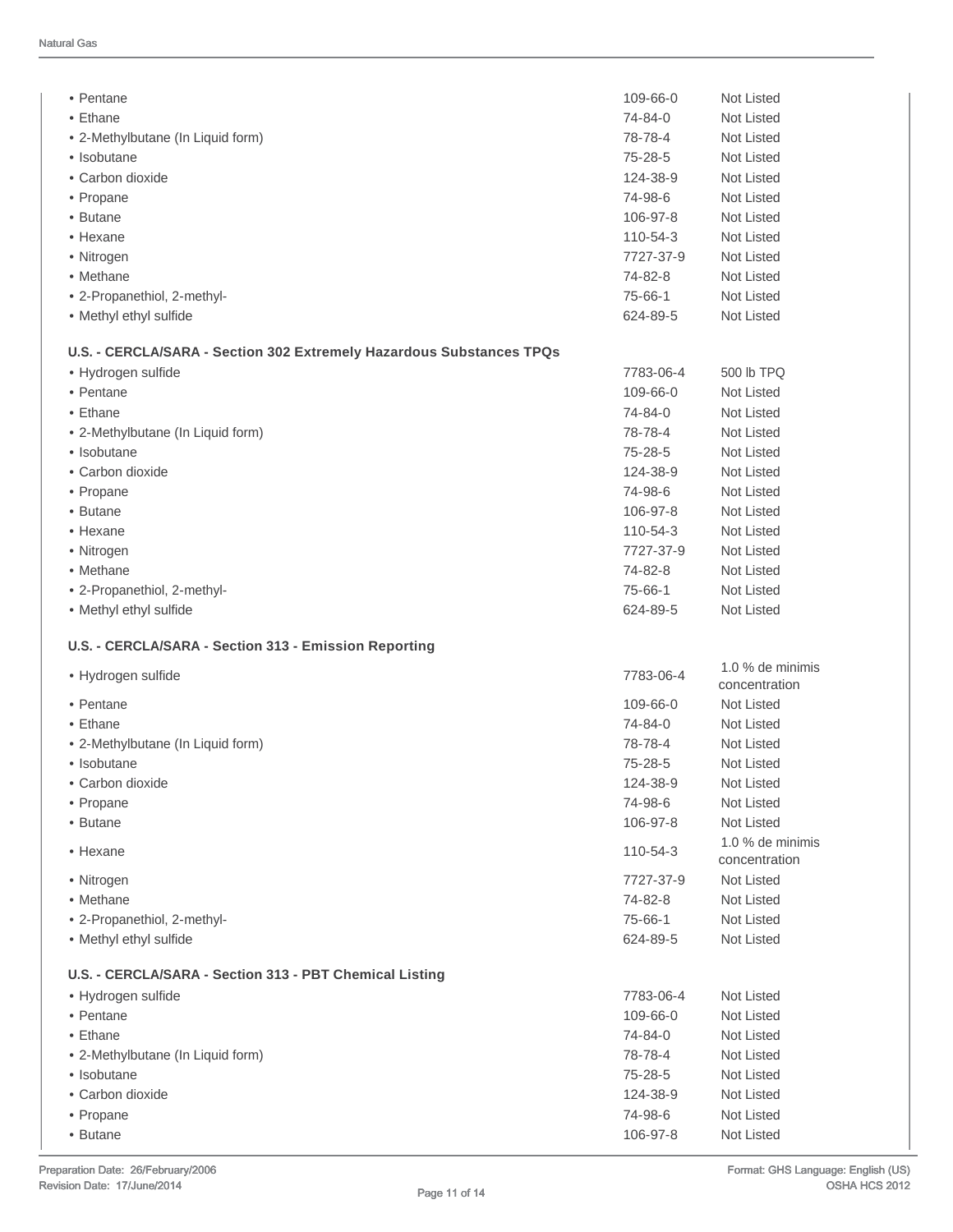| $\bullet$ Hexane            | Not Listed<br>$110 - 54 - 3$ |
|-----------------------------|------------------------------|
| • Nitrogen                  | Not Listed<br>7727-37-9      |
| • Methane                   | Not Listed<br>74-82-8        |
| • 2-Propanethiol, 2-methyl- | Not Listed<br>$75 - 66 - 1$  |
| • Methyl ethyl sulfide      | Not Listed<br>624-89-5       |
|                             |                              |

# **United States - California**

**Environment**

| Environment<br>U.S. - California - Proposition 65 - Carcinogens List      |               |                   |
|---------------------------------------------------------------------------|---------------|-------------------|
| • Hydrogen sulfide                                                        | 7783-06-4     | Not Listed        |
| • Pentane                                                                 | 109-66-0      | Not Listed        |
| • Ethane                                                                  | 74-84-0       | Not Listed        |
| • 2-Methylbutane (In Liquid form)                                         | 78-78-4       | Not Listed        |
| • Isobutane                                                               | $75 - 28 - 5$ | Not Listed        |
| • Carbon dioxide                                                          | 124-38-9      | Not Listed        |
| • Propane                                                                 | 74-98-6       | Not Listed        |
| • Butane                                                                  | 106-97-8      | Not Listed        |
| $\bullet$ Hexane                                                          | 110-54-3      | <b>Not Listed</b> |
| • Nitrogen                                                                | 7727-37-9     | Not Listed        |
| • Methane                                                                 | 74-82-8       | Not Listed        |
| • 2-Propanethiol, 2-methyl-                                               | 75-66-1       | Not Listed        |
| • Methyl ethyl sulfide                                                    | 624-89-5      | Not Listed        |
| U.S. - California - Proposition 65 - Developmental Toxicity               |               |                   |
| • Hydrogen sulfide                                                        | 7783-06-4     | Not Listed        |
| • Pentane                                                                 | 109-66-0      | Not Listed        |
| • Ethane                                                                  | 74-84-0       | Not Listed        |
| • 2-Methylbutane (In Liquid form)                                         | 78-78-4       | Not Listed        |
| • Isobutane                                                               | 75-28-5       | <b>Not Listed</b> |
| • Carbon dioxide                                                          | 124-38-9      | <b>Not Listed</b> |
| • Propane                                                                 | 74-98-6       | Not Listed        |
| • Butane                                                                  | 106-97-8      | Not Listed        |
| • Hexane                                                                  | 110-54-3      | Not Listed        |
| • Nitrogen                                                                | 7727-37-9     | Not Listed        |
| • Methane                                                                 | 74-82-8       | Not Listed        |
| • 2-Propanethiol, 2-methyl-                                               | 75-66-1       | Not Listed        |
| • Methyl ethyl sulfide                                                    | 624-89-5      | Not Listed        |
| U.S. - California - Proposition 65 - Maximum Allowable Dose Levels (MADL) |               |                   |
| • Hydrogen sulfide                                                        | 7783-06-4     | Not Listed        |
| • Pentane                                                                 | 109-66-0      | <b>Not Listed</b> |
| $\bullet$ Ethane                                                          | 74-84-0       | <b>Not Listed</b> |
| • 2-Methylbutane (In Liquid form)                                         | 78-78-4       | Not Listed        |
| · Isobutane                                                               | $75 - 28 - 5$ | Not Listed        |
| • Carbon dioxide                                                          | 124-38-9      | Not Listed        |
| • Propane                                                                 | 74-98-6       | Not Listed        |
| • Butane                                                                  | 106-97-8      | Not Listed        |
| • Hexane                                                                  | 110-54-3      | Not Listed        |
| • Nitrogen                                                                | 7727-37-9     | Not Listed        |
| • Methane                                                                 | 74-82-8       | Not Listed        |
| • 2-Propanethiol, 2-methyl-                                               | 75-66-1       | Not Listed        |
| • Methyl ethyl sulfide                                                    | 624-89-5      | Not Listed        |

**U.S. - California - Proposition 65 - No Significant Risk Levels (NSRL)**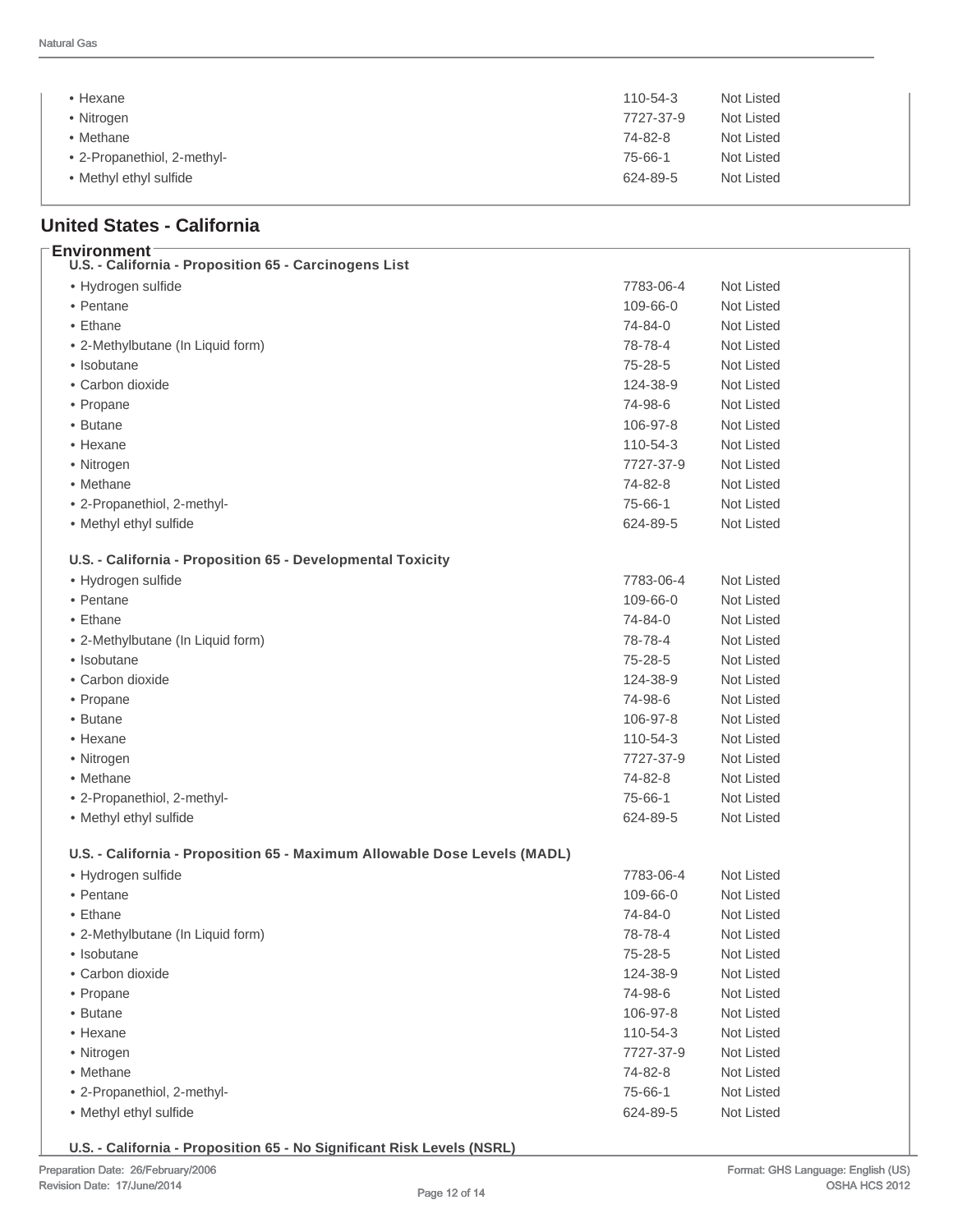| • Hydrogen sulfide                                                  | 7783-06-4     | Not Listed        |
|---------------------------------------------------------------------|---------------|-------------------|
| • Pentane                                                           | 109-66-0      | Not Listed        |
| • Ethane                                                            | 74-84-0       | <b>Not Listed</b> |
| • 2-Methylbutane (In Liquid form)                                   | 78-78-4       | Not Listed        |
| • Isobutane                                                         | 75-28-5       | <b>Not Listed</b> |
| • Carbon dioxide                                                    | 124-38-9      | Not Listed        |
| • Propane                                                           | 74-98-6       | Not Listed        |
| • Butane                                                            | 106-97-8      | Not Listed        |
| • Hexane                                                            | 110-54-3      | <b>Not Listed</b> |
| • Nitrogen                                                          | 7727-37-9     | <b>Not Listed</b> |
| • Methane                                                           | 74-82-8       | <b>Not Listed</b> |
| • 2-Propanethiol, 2-methyl-                                         | 75-66-1       | <b>Not Listed</b> |
| • Methyl ethyl sulfide                                              | 624-89-5      | Not Listed        |
|                                                                     |               |                   |
| U.S. - California - Proposition 65 - Reproductive Toxicity - Female |               |                   |
| • Hydrogen sulfide                                                  | 7783-06-4     | <b>Not Listed</b> |
| • Pentane                                                           | 109-66-0      | <b>Not Listed</b> |
| • Ethane                                                            | 74-84-0       | Not Listed        |
| • 2-Methylbutane (In Liquid form)                                   | 78-78-4       | Not Listed        |
| • Isobutane                                                         | 75-28-5       | Not Listed        |
| • Carbon dioxide                                                    | 124-38-9      | <b>Not Listed</b> |
| • Propane                                                           | 74-98-6       | <b>Not Listed</b> |
| • Butane                                                            | 106-97-8      | Not Listed        |
| • Hexane                                                            | 110-54-3      | <b>Not Listed</b> |
| • Nitrogen                                                          | 7727-37-9     | Not Listed        |
| • Methane                                                           | 74-82-8       | Not Listed        |
| • 2-Propanethiol, 2-methyl-                                         | 75-66-1       | Not Listed        |
| • Methyl ethyl sulfide                                              | 624-89-5      | Not Listed        |
| U.S. - California - Proposition 65 - Reproductive Toxicity - Male   |               |                   |
| • Hydrogen sulfide                                                  | 7783-06-4     | <b>Not Listed</b> |
| • Pentane                                                           | 109-66-0      | Not Listed        |
| • Ethane                                                            | 74-84-0       | Not Listed        |
|                                                                     | 78-78-4       | Not Listed        |
| • 2-Methylbutane (In Liquid form)                                   | $75 - 28 - 5$ |                   |
| • Isobutane                                                         |               | Not Listed        |
| • Carbon dioxide                                                    | 124-38-9      | Not Listed        |
| • Propane                                                           | 74-98-6       | Not Listed        |
| • Butane                                                            | 106-97-8      | Not Listed        |
| • Hexane                                                            | 110-54-3      | <b>Not Listed</b> |
| • Nitrogen                                                          | 7727-37-9     | <b>Not Listed</b> |
| • Methane                                                           | 74-82-8       | Not Listed        |
| • 2-Propanethiol, 2-methyl-                                         | 75-66-1       | Not Listed        |
| • Methyl ethyl sulfide                                              | 624-89-5      | Not Listed        |

## **Section 16 - Other Information**

#### Last Revision Date **a** 17/June/2014

#### **Preparation Date** <br> **a** 26/February/2006

- 
- 

# **Disclaimer/Statement of**

- 
- Disclaimer/Statement of **a** The data contained in this SDS are believed to be accurate, but are not so warranted v<br>Liability **Liability** whether or not they originated at NW Natural. Recipients of this SDS are advised to confirm ahead of time that the data are current and suitable to their needs.